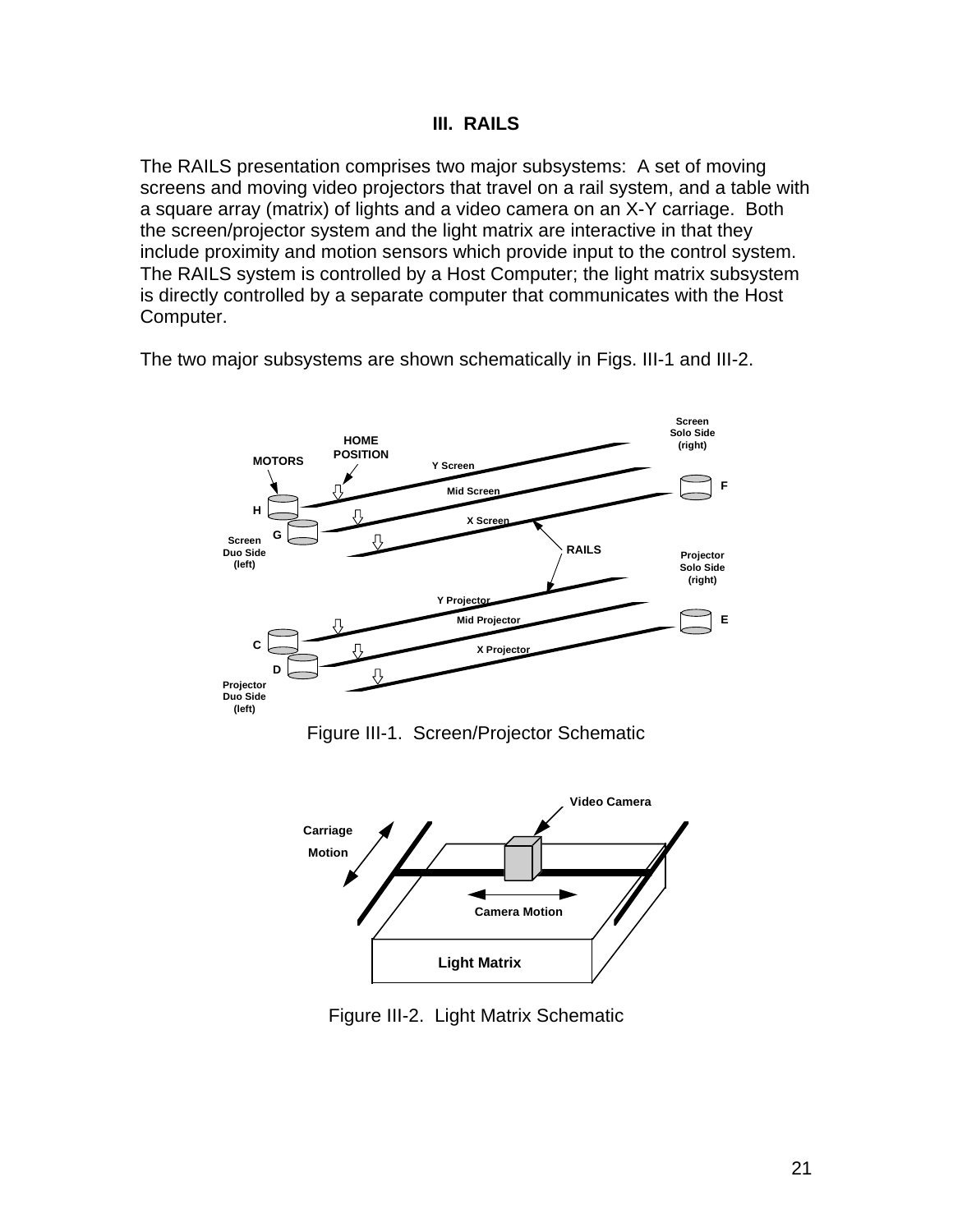A typical screen rail is shown in Fig. III-3, and a close-up view of one of the motors is shown in Fig. III-4.



Figure III-3. Screens



Figure III-4. Typical Motor Installation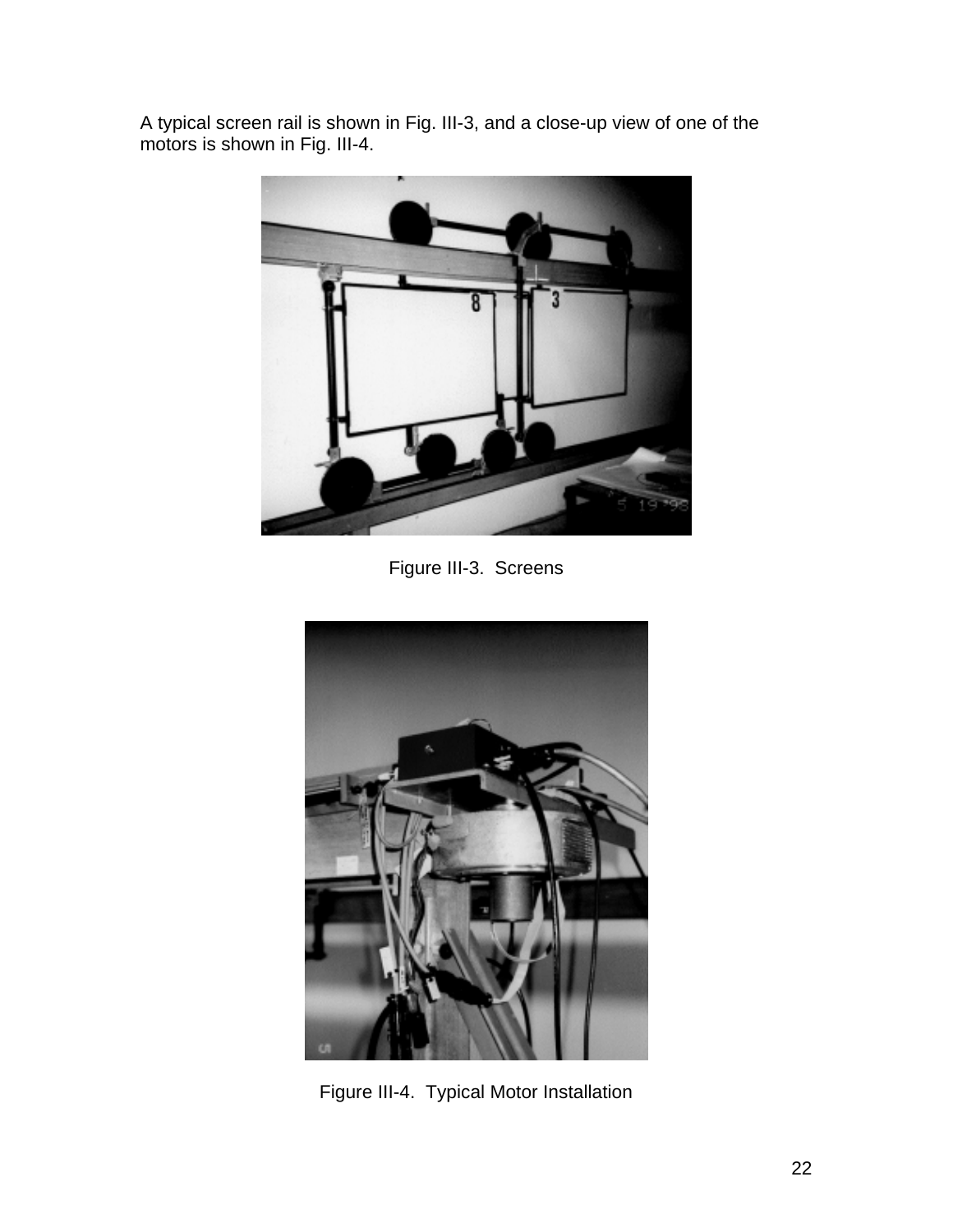The light matrix table is shown in Figure III-5.



Figure III-5. Light Matrix Table

A block diagram of the entire system is given in Fig. III-6.



Figure III-6. The RAILS System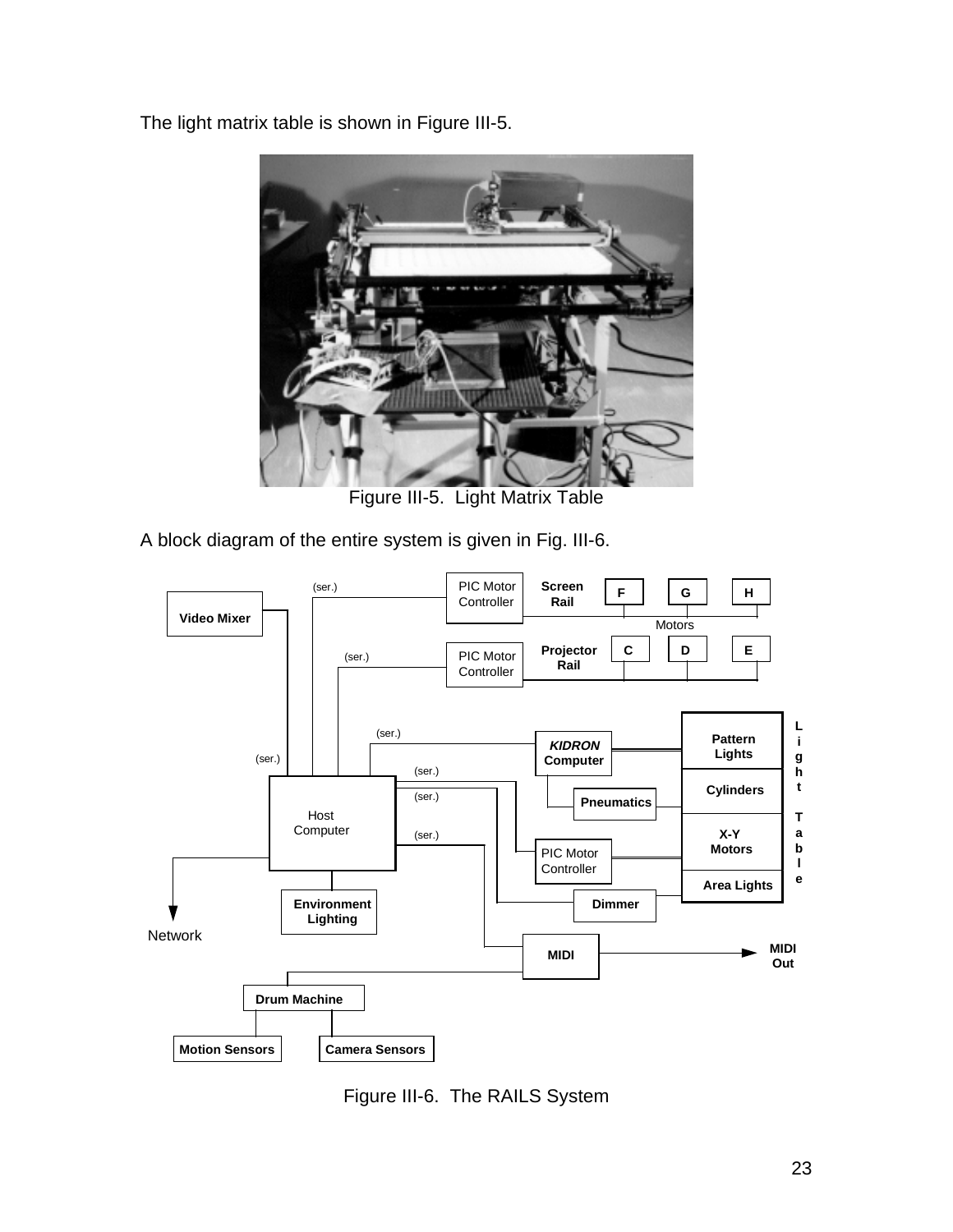The light matrix is a 17 by 17 array of cells, each 2" square, and each containing two small lamps. One of the lamps is to illuminate the cell (area lamp), and the other is to provide a brighter display, i.e., to "light up" the cell (display lamp). The area lamps are electrically ganged into quadrants, but the display lamps are individually addressable. Figure III-7 shows the general layout.

Power for the display lamps is provided by two driver modules, one for the rows and the other for the columns. The row driver module serves to switch the center terminal of all display lamps within a selected row to system ground. The column driver serves to provide power to the outside terminal of all display lamps within a selected column. When signals are passed to the drivers specifying the row and column of a cell, the display lamp in only that cell is lit.

Signals to the row and column drivers are provided by a separate computer (Kidron). Separately constructed data files that describe the complete 17 x 17 light pattern may be maintained on the computer's hard drive. Software is provided to call up a specified data file and display it on the matrix.

The display software instructs the computer to load the specified data file into memory to determine which lamps are to be lit. It then loops through all the rows, and for each row it signals the row driver to activate that row. It then loops through all the columns, and for each column for which one or more lamps are to be lit it signals the column driver to activate that column. Only one row is lit at a time, and the column lamps are turned off when the next row is activated. When all rows (and columns) have been scanned, the desired light pattern is achieved. The computer then continues to cycle through the same set of instructions, thus "refreshing" the display lamps, until a new pattern is specified.

Power for the display lamps is provided by a DC power supply with an output of about 30 VDC and a current of several amperes. The power is input to the column driver module via the yellow (+) and blue (common) leads.

Power for the row and column drivers must be provided separately by a DC power supply with an output of 5 VDC at about 100 milliamperes. The power is input to the column driver module via the green (+) and brown (common) leads. The light matrix, both driver modules, and the power supply share a common chassis ground. No power is taken from the computer.